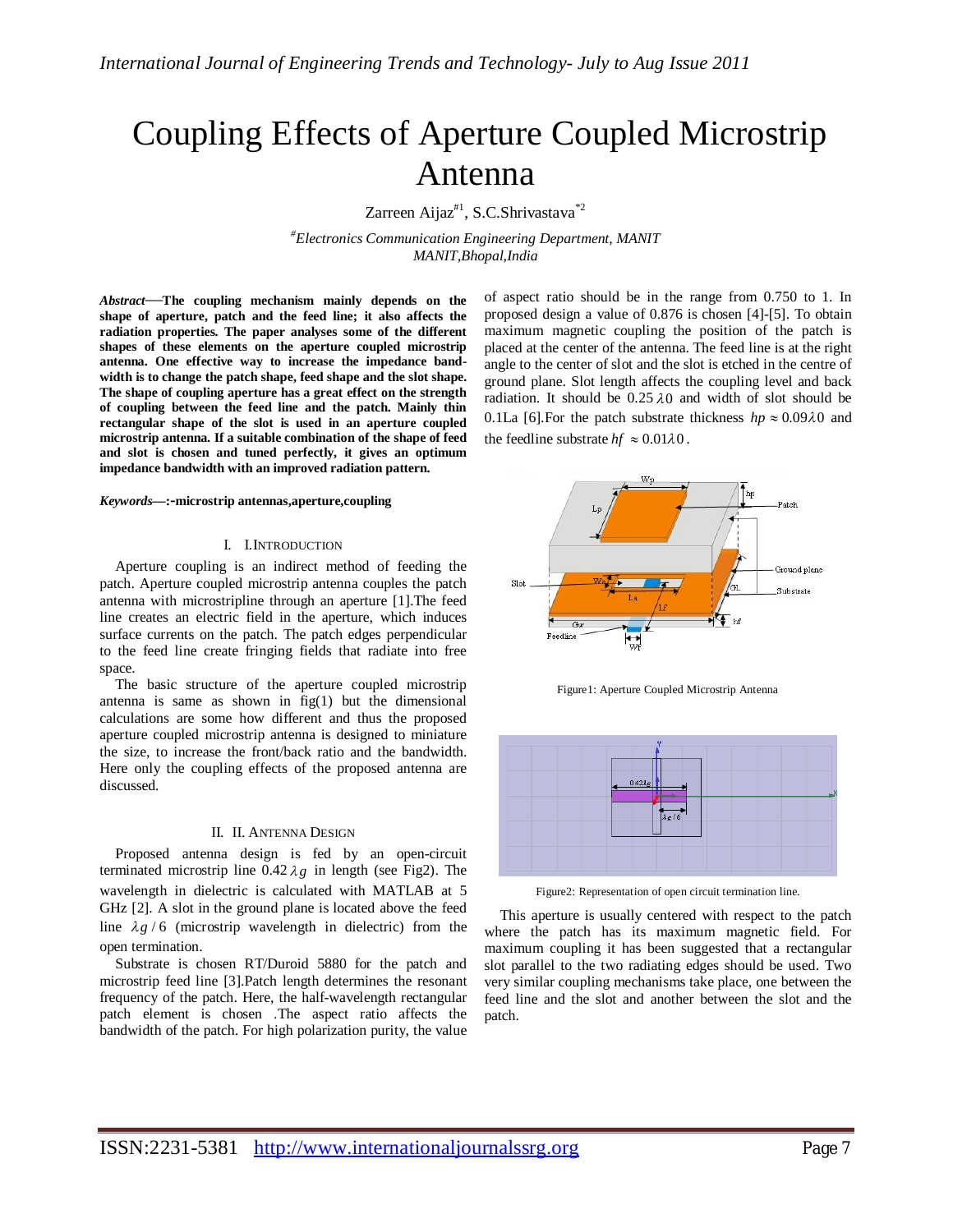The first aperture coupled microstrip antenna was introduced in 1985 by D M Pozar [7].

It has many advantages such that it is used in monolithic phased arrays. No radiation from the feed network can interfere with the main radiation pattern. No direct connection is made to the antenna elements. The input impedance is easily controlled by the size and position of the aperture. Any excess reactance caused by the coupling aperture can be removed through the use of a tuning stub. Very low crosspolarization levels and it includes shielding of antenna from spurious feed radiation [1].

## III. EFFECT OF THE DIFFERENT RECTANGULAR SHAPES OF THE ELEMENTS OF ACMA

## *A. Coupling Aperture (Slot):*

Since the patch is normally cantered over the aperture, magnetic polarization of the slot is the dominant mechanism for coupling, which depends on the shape and size of the coupling aperture. Hence, it is desirable to use a shape that has maximum coupling for a given size. The size of coupling slot is generally smaller than the patch. This allows the antenna to be impedance-matched with a smaller aperture. Smaller aperture areas result in lower back radiation levels, leading to less spurious radiation in the back region and improved efficiency [8].

A thin rectangular aperture gives much stronger coupling. The coupling can be increased by using longer or wider rectangular apertures. For a simple rectangular slot, the transverse electric field must vanish at the end of the aperture.

As the electrical length of the slot increases, coupling increases which increase the resonant input impedance as shown in figure (3b). The same concept applies for the aperture width also.





Figure3: (a) Different length of the coupling slots

(b) Impedance loci for the different aperture length. (a)La=13.5mm, (b) La=14mm, (c) La=14.5mm (d), La=15mm.



Figure4: (a) Different width of the coupling slots

(b) Impedance loci for the different aperture width. (a)Wa=1.5mm, (b) Wa=2mm, (c) Wa=2.5mm (d), Wa=3mm.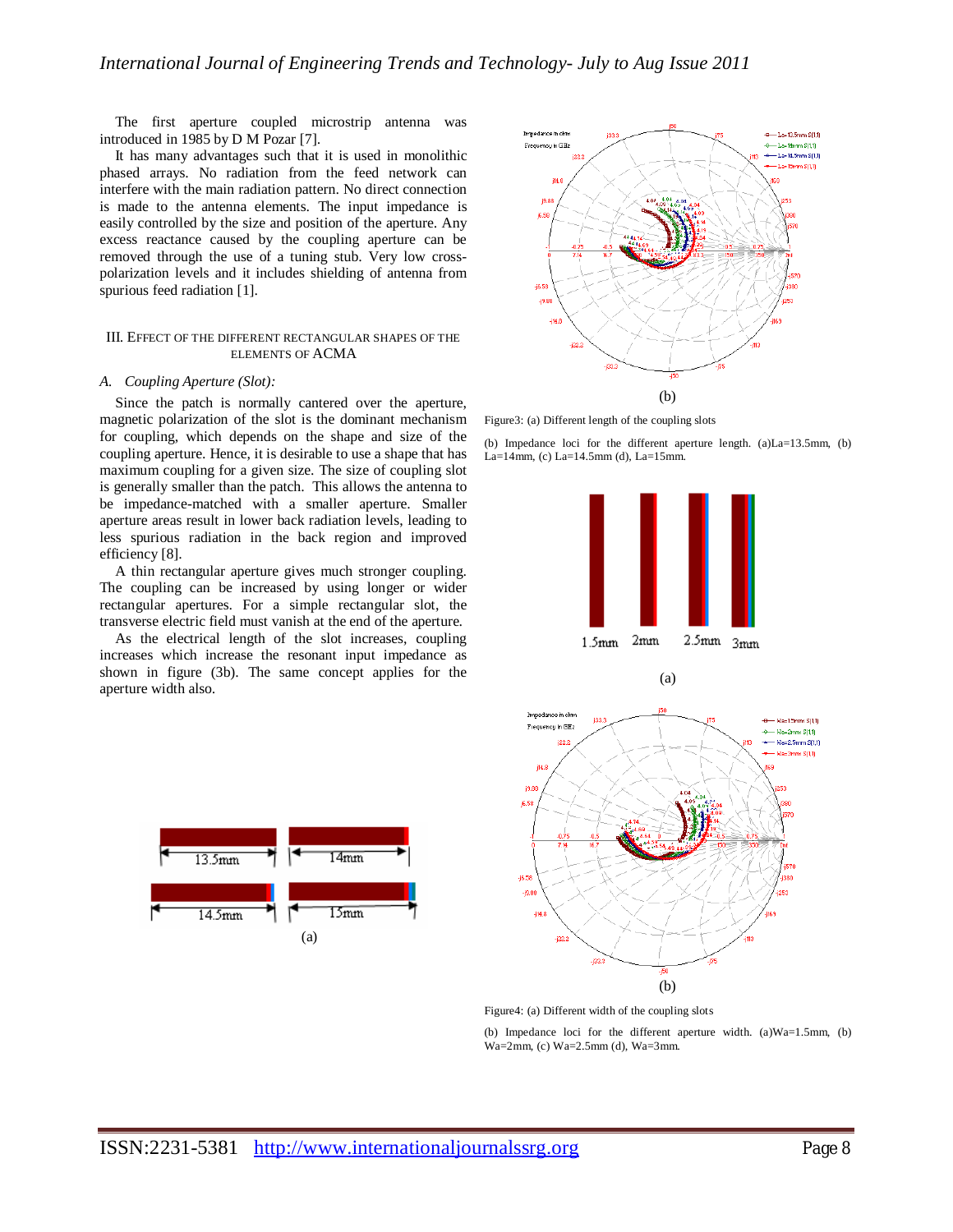

Figure5: Different shapes of slot (a) H-shape, (b) Dog bone-shape,

(c) Bowtie-shape, (d) Hourglass-shape.

By adding a slot at the end of the rectangular aperture (i.e., the ''H''-shaped aperture), the field becomes nearly uniform along the aperture and hence the coupling increases [9],[15].

Other nonlinear shaped apertures ''U'' and ''L'' could also be used, but the ''H''- or dog bone-shaped aperture yields better coupling. A bowtie or butterfly shaped aperture, also gives more coupling and higher resonant impedance as compared the rectangular aperture. An hourglass shaped aperture uses the features of both the dog bone- and the bowtie-shaped apertures without any sharp edges and hence give maximum coupling.

The top substrate contains radiating element. Lower permittivity gives wider impedance bandwidth and reduced surface wave excitation and a thicker substrate results in wider bandwidth, but less coupling for a given aperture size.

## *B. Radiating element (Patch):*

The length of the patch radiator determines the resonant frequency of the antenna and the width of the antenna affects the resonant resistance of the antenna as shown in the figure (6) and (7) [1],[10].



Figure6: Representation of the resonant frequency for different length of patch.



Figure7: Impedance loci for different patch width.

Patch substrate has a significant effect on the input impedance [11]. As the dielectric constant increases, the field is less spread out and the electrical length of the aperture increases, which increases coupling. The increase in coupling results in an increase in the resonant input resistance. The input impedance loci shifts toward the left side of the Smith chart as the thickness of the substrates increases and the coupling decreases. This reduction in coupling can be compensated for by increasing the length or width of the aperture.

The shape of the patch is the main parameter which affects the bandwidth of the antenna. It also affects its electrical characteristics such as polarization and gain. It is very difficult to make a general rule instead we are discussing here some of the patch [12].



Figure8: Different shapes of patch

If the patch shape is like the square or the circle shown in fig (8), the bandwidth is the same and proportional to its size. The deviations start when the shape changes significantly and becomes a narrow or wide rectangle. If the radiation edge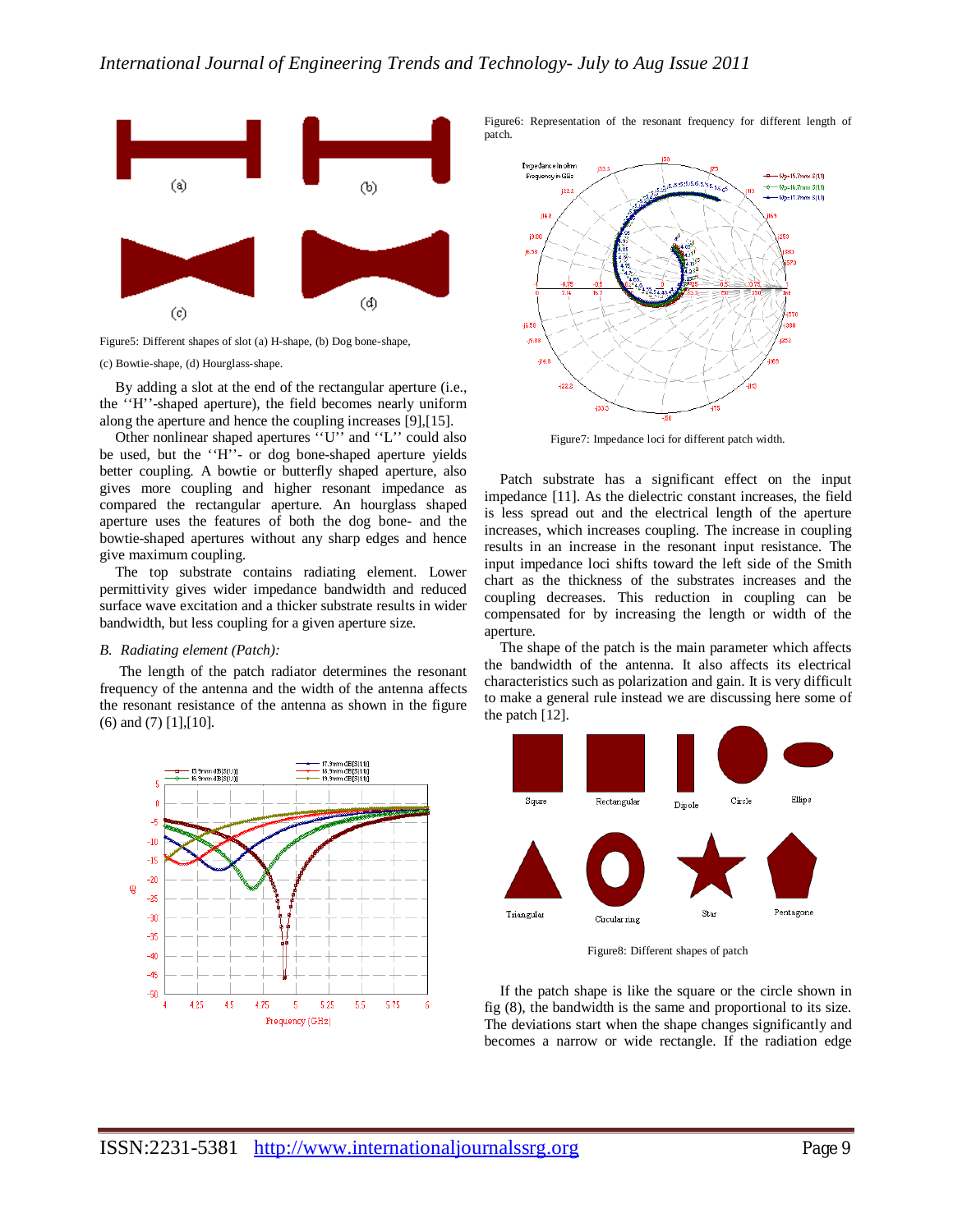becomes narrow, the radiation loss decreases and the antenna *Q* increases, reducing the bandwidth. The opposite is true for a patch with a wide radiating edge.

More noticeable effects are found when the central part of the patch is removed to make a ring. Historically, annular ring (or square ring) antennas were considered to be wideband [13]. This is true, however, only for the second mode of the patch, when it operates in the TM12 mode. For the first mode, the patch operates in the TM11mode similar to a circular disk, and the antenna is a hybrid of a solid patch and a printed loop. For this mode the antenna bandwidth decreases rapidly as more central conductor is removed, making it a thinner ring.

The radiation occurs due the fringing field between the periphery of the patch and the ground plane. Thus the different shapes of the patch impacts different calculations.

## *C. Feed line:*

Feed substrate dielectric constant should be in the range of 2 to 10.A thinner feed substrate results in less spurious radiation from feed lines, but higher loss. A compromise of 0.01 $\lambda$  to 0.02  $\lambda$  is usually good [14].

Feed line width decides the characteristic impedance of the feed line. For maximum coupling the feed line must be placed perpendicular to the centre of the slot. Skewing the feed from the slot will reduce the coupling.

The purpose of the feed line is to carry energy from a connector to the actual antenna and so to launch guided waves only. An electrically thin substrate with large permittivity is therefore suitable. Another fact that influenced the selection of the feed substrate is the width of the feed line. The characteristic impedance of a microstrip line depends only on the normalized line width W/H, and not on the absolute value of W. This implies that for a smaller substrate height a corresponding smaller line width has to be used to obtain the same characteristic impedance.

The width of the feedline Wf=2.34 mm for the characteristics impedance  $Z0=50 \Omega$ . The aperture length and width are taken as Wa=0.1La mm,  $La = 15$  mm, respectively. For various values of the stub length Ls , the simulated return loss and input impedance loci in the frequency range of 4.04 GHz to 4.75GHz are shown in fig (9) and (10).As the stub length optimized for the stub length Ls=9.94mm to 17.94 mm, the input impedance loci moves in the clockwise direction.



Figure9: Input impedance loci of ACMA for different values of stub length Ls.

If the input impedance at a single frequency is plotted for various stub lengths, the locus approximately follows a constant resistance contour (i.e., the stub provides only the reactance to the input impedance loci). The impedance Zs provided by the open-ended stub with characteristic impedance Zo and length Ls is given by:

$$
Zs = jZo/tan(\beta Ls)
$$

Thus, the length of the stub can be varied to achieve a reactance compensation for matching purposes in the antenna design  $[15]$ .



Figure10: Representation of the resonant frequency for different stub length.

As the stub length increases return loss minimizes and at stub length  $Ls = \lambda g / 6$  return loss is minimum but after  $Ls = \lambda g / 6$  return loss starts to maximize as shown in figure (10).  $Ls = \lambda g / 6$  is the stub length at which the